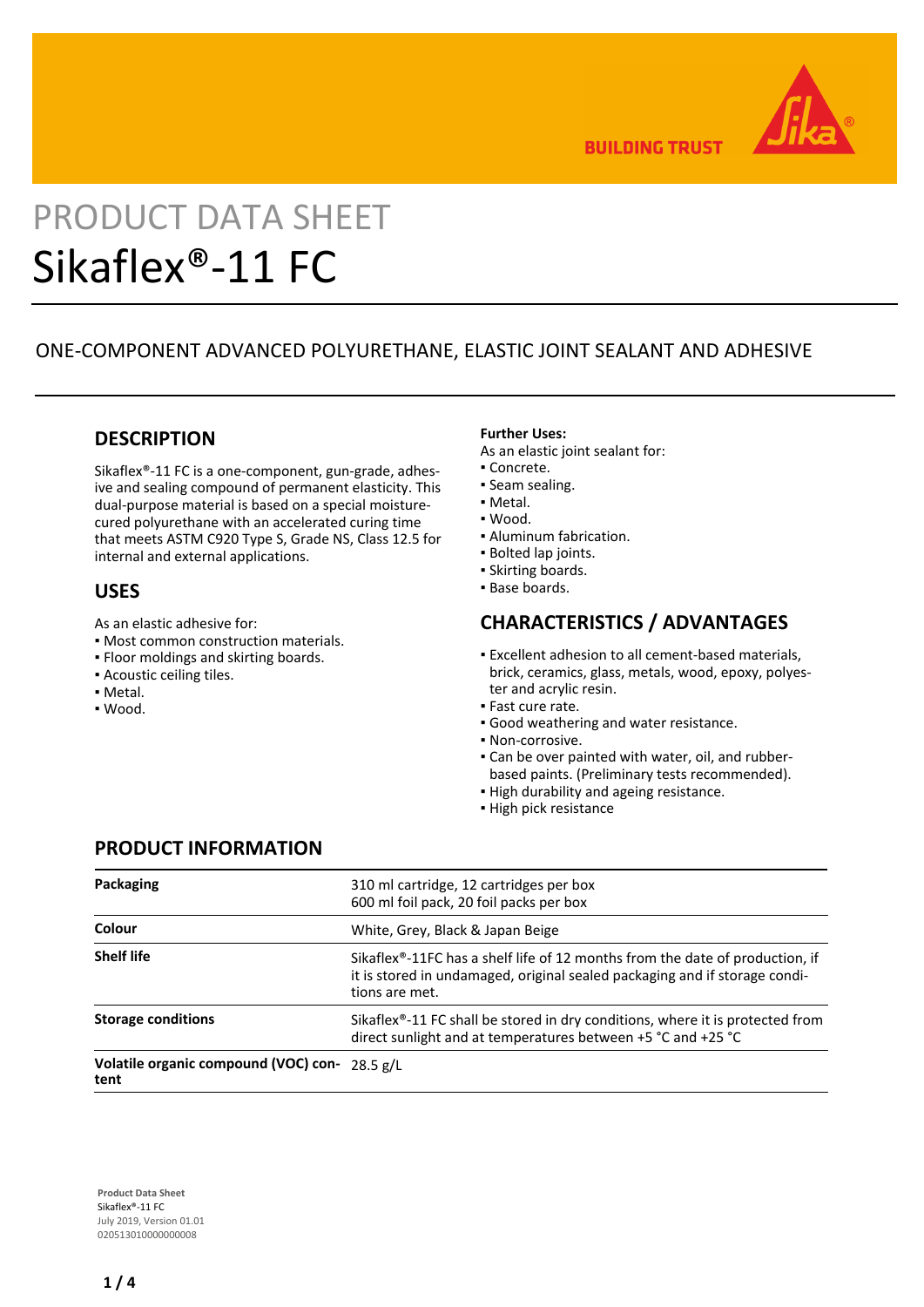## **TECHNICAL INFORMATION**

| <b>Shore A Hardness</b>         | $40 - 45$                        | (23 °C and 50 % R.H.) (ASTM D-2240)                                                                                                                                                                                                           |  |  |
|---------------------------------|----------------------------------|-----------------------------------------------------------------------------------------------------------------------------------------------------------------------------------------------------------------------------------------------|--|--|
| <b>Tensile Strength</b>         | $^{\sim}$ 1.55 N/mm <sup>2</sup> | (23 °C and 50 % R.H.) (ASTM D-412)                                                                                                                                                                                                            |  |  |
| <b>Elongation at Break</b>      | 600 %                            | (23 °C and 50 % R.H.) (ASTM D-412)                                                                                                                                                                                                            |  |  |
| <b>Elastic Recovery</b>         | >90%                             | (23 °C and 50 % R.H.) (ASTM C-719)                                                                                                                                                                                                            |  |  |
| Lap Shear Strength              | 1.13 N/mm <sup>2</sup>           | (23 °Cand 50 % R.H.) (ASTM D-1002<br>modified, glass substrate)                                                                                                                                                                               |  |  |
| <b>Movement Capability</b>      | ± 12.5%                          | (ASTM C-920)                                                                                                                                                                                                                                  |  |  |
| <b>Chemical Resistance</b>      |                                  | Good resistance to water, weak acids, weak alkalis, sewerage, mineral oils,<br>vegetable oils, fats, fuels. (Not resistant to organic solvents, paint thinner,<br>strong acids, strong alkalis). Consult Technical Service for specific data. |  |  |
| <b>Service Temperature</b>      | $-20 °C$ to $+70 °C$             |                                                                                                                                                                                                                                               |  |  |
| <b>Resistance to Weathering</b> | <b>Excellent</b>                 |                                                                                                                                                                                                                                               |  |  |

## **APPLICATION INFORMATION**

| Consumption             | Joint length (m)             | Joint width                                    | Joint depth                       |  |
|-------------------------|------------------------------|------------------------------------------------|-----------------------------------|--|
|                         |                              |                                                |                                   |  |
|                         | per 600 ml                   | (mm)                                           | (mm)                              |  |
|                         | foil pack                    |                                                |                                   |  |
|                         | 6                            | 10                                             | 10                                |  |
|                         | 4                            | 15                                             | 10                                |  |
|                         | 3                            | 20                                             | 10                                |  |
|                         |                              | 25                                             | 12                                |  |
|                         | 1.3                          | 30                                             | 15                                |  |
| <b>Backing Material</b> |                              | Use closed cell polyethlene foam backing rods. |                                   |  |
| <b>Curing Rate</b>      | Tack-free Time (TT-S-00230C) |                                                | 1 to 2 hours depending on climate |  |
|                         | <b>Final Cure</b>            |                                                | 3 to 5 days                       |  |
|                         |                              |                                                |                                   |  |

## **APPLICATION INSTRUCTIONS**

#### **SUBSTRATE PREPARATION**

All surfaces must be structurally sound, clean, dry and free from grease, oil, wax, dust and surface contaminats such as curing compounds, release agents, coatings and friable material. Sikaflex®-11FC adheres without primers and/or activators. However, for optimum adhesion and critical, high performance applications, such as on multi story buildings, highly stressed joints, extreme weather exposure or water immersion, the following priming/or pre treatment procedures shall be followed.

**Non-porous substrates**: Aluminium, anodised aluminium, stainless steel, PVC, galvanised steel, powder coated metals or glazed tiles; slightly roughen surface with a fine abrasive pad. Clean and pre-treat using Sika® Aktivator- 205 applied with a clean cloth. Before bonding / sealing, allow a waiting time of > 15 minutes (< 6 hours). Other metals, such as copper, brass and titanium-zinc, clean and pre-treat using Sika® Aktivator-205 applied with a clean cloth. After a waiting time of > 15 minutes (< 6 hours). Apply Sika® Primer-3 N applied by brush. Allow a further waiting time of > 30 minutes (< 8 hours) before bonding / sealing. PVC has to be cleaned and pre-treated

using Sika® Aktivator-215 with a clean cloth. Before bonding / sealing, allow a waiting time of > 15 minutes (< 6 hours).

**Porous substrates**: Concrete, aerated concrete and cement based renders, mortars and bricks, prime surface using Sika® Primer-3 N applied by brush. Before bonding / sealing, allow a waiting time of > 30 minutes (< 8 hours). For more detailed advice and instructions contact Sika Technical Services.

Note: Primers are adhesion promoters and not an alternative to improve poor preparation / cleaning of joint surfaces. Primers also improve the long term adhesion performance of the sealed joint.

#### **APPLICATION METHOD / TOOLS**

**Masking**: It is recommended to use masking tape where neat or exact joint lines are required. Remove the tape within the skin time after finishing. **Joint Backing**: After the required substrate preparation, insert a suitable backing rod to the required depth.

**Priming:** Prime the joint surfaces as recommended in substrate preparation. Avoid excessive application of primer to avoid causing puddles at the base of the ioint.

**Application**: Prepare the end of the cartridge before or

**Product Data Sheet** Sikaflex®-11 FC July 2019, Version 01.01 020513010000000008

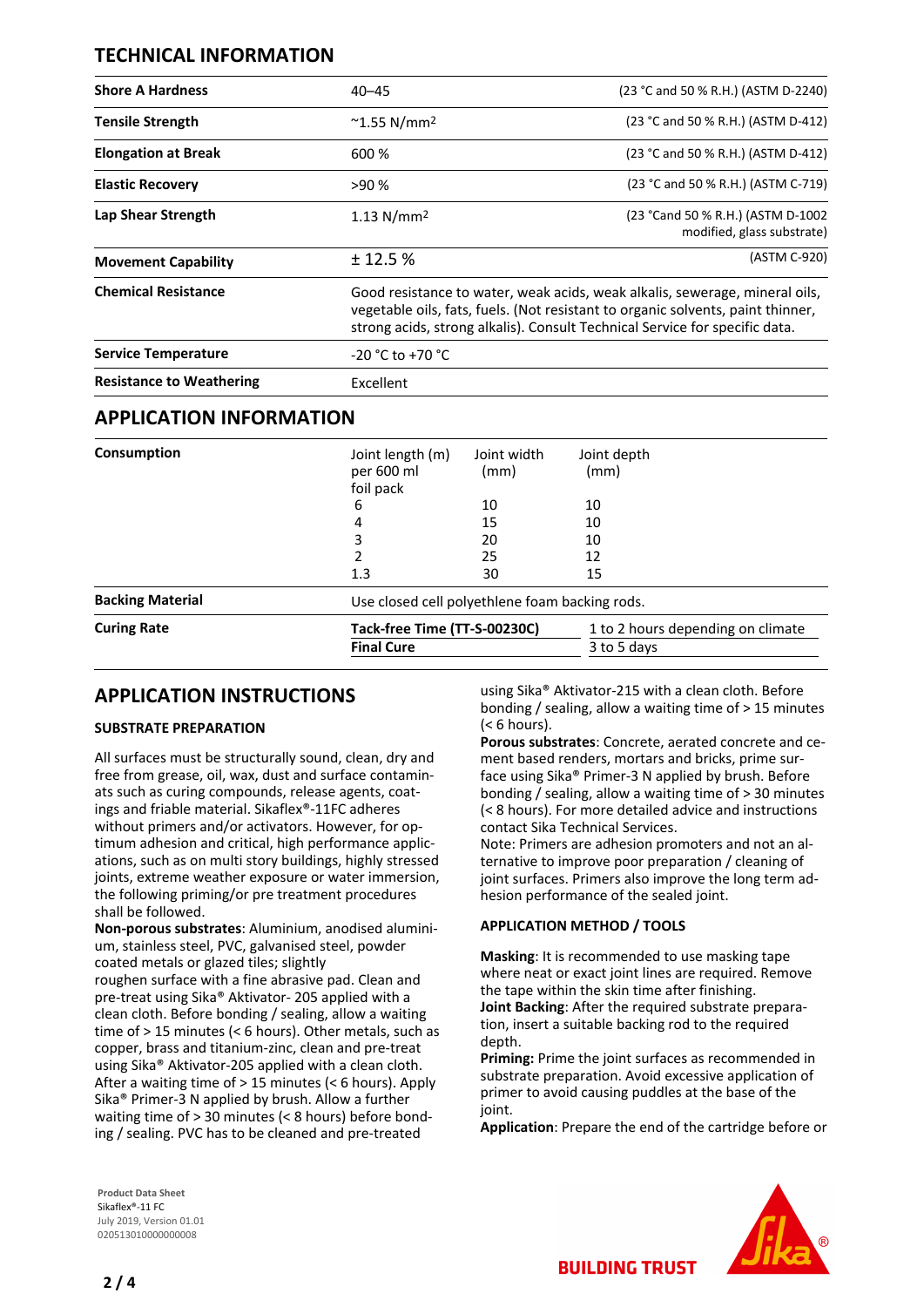after inserting into the sealant gun then fit the nozzle. Extrude Sikaflex®-11 FC into the joint ensuring that it comes into full contact with the sides of the joint and avoiding any air entrapment.

**Finishing:** As soon as possible after application, sealant must be firmly tooled against the joint sides to ensure adequate adhesion and a smooth finish. Use a compatible tooling agent Sika® Tooling Agent N to smooth the joint surface. Do not use tooling products containing solvents.

#### **CLEANING OF EQUIPMENT**

Clean all tools and application equipment immediately after use with Sika® Remover-208 and / or Sika® Colma Cleaner. Once cured, hardened material can only be removed mechanically. For cleaning skin use Sika® Hand Wipes.

## **FURTHER INFORMATION**

- Safety Data Sheet (SDS)
- Pre-treatment chart Sealing and Bonding

## **IMPORTANT CONSIDERATIONS**

- Allow 5 day cure at standard conditions when using Sikaflex®-11 FC in total water immersion applications.
- Sikaflex®-11 FC can be overpainted with most con-▪ ventional coating and paint systems. However, paints must first be tested to ensure compatibility by carrying out preliminary trials. The best over-painting results are obtained when Sikaflex®-11 FC is allowed to fully cure. Note: non-flexible paint systems may impair the elasticity and lead to cracking of the paint film.
- **-** Avoid exposure to high levels of chlorine. (Maximum level is 5ppm).
- Maximum depth of sealant must not exceed 12 mm, minimum depth is 6 mm when used as a joint sealant.
- Maximum expansion and contraction should not ex-▪ ceed 12.5 % of average joint width.
- Do not apply when moisture-vapor-transmission con-▪ dition exists from the substrate as this may cause bubbling.
- . When applying sealant, air-entrapment must be avoided as this may cause bubbling.
- As Sikaflex®-11 FC is moisture-cured, permit suffi-▪ cient exposure to air.
- . White tends to discolour / yellow slightly when exposed to ultraviolet rays.
- The ultimate performance of Sikaflex®-11 FC depends on proper application, good design and proper preparation of joint surfaces.
- Not for use in expansion joints.
- For very heavy components provide temporary sup-▪ port until Sikaflex®-11 FC has fully cured.
- Do not use on bituminous substrates, natural rubber, EPDM rubber or on any materials which might leach oils, plasticisers or solvents.
- Do not use to seal joints in and around swimming pools.
- Do not expose uncured Sikaflex®-11FC to alcohol containing products and solvent cleaners as this may

**Product Data Sheet** Sikaflex®-11 FC July 2019, Version 01.01 020513010000000008

interfere with the curing reaction.

# **BASIS OF PRODUCT DATA**

All technical data stated in this Product Data Sheet are based on laboratory tests. Actual measured data may vary due to circumstances beyond our control.

# **LOCAL RESTRICTIONS**

Please note that as a result of specific local regulations the declared data for this product may vary from country to country. Please consult the local Product Data Sheet for the exact product data.

# **ECOLOGY, HEALTH AND SAFETY**

For information and advice on the safe handling, storage and disposal of chemical products, users shall refer to the most recent Safety Data Sheet (SDS) containing physical, ecological, toxicological and other safety-related data.

## **LEGAL NOTES**

The information, and, in particular, the recommendations relating to the application and end-use of Sika products, are given in good faith based on Sika's current knowledge and experience of the products when properly stored, handled and applied under normal conditions in accordance with Sika's recommendations. In practice, the differences in materials, substrates and actual site conditions are such that no warranty in respect of merchantability or of fitness for a particular purpose, nor any liability arising out of any legal relationship whatsoever, can be inferred either from this information, or from any written recommendations, or from any other advice offered. The user of the product must test the product's suitability for the intended application and purpose. Sika reserves the right to change the properties of its products. The proprietary rights of third parties must be observed. All orders are accepted subject to our current terms of sale and delivery. Users must always refer to the most recent issue of the local Product Data Sheet for the product concerned, copies of which will be supplied on request.